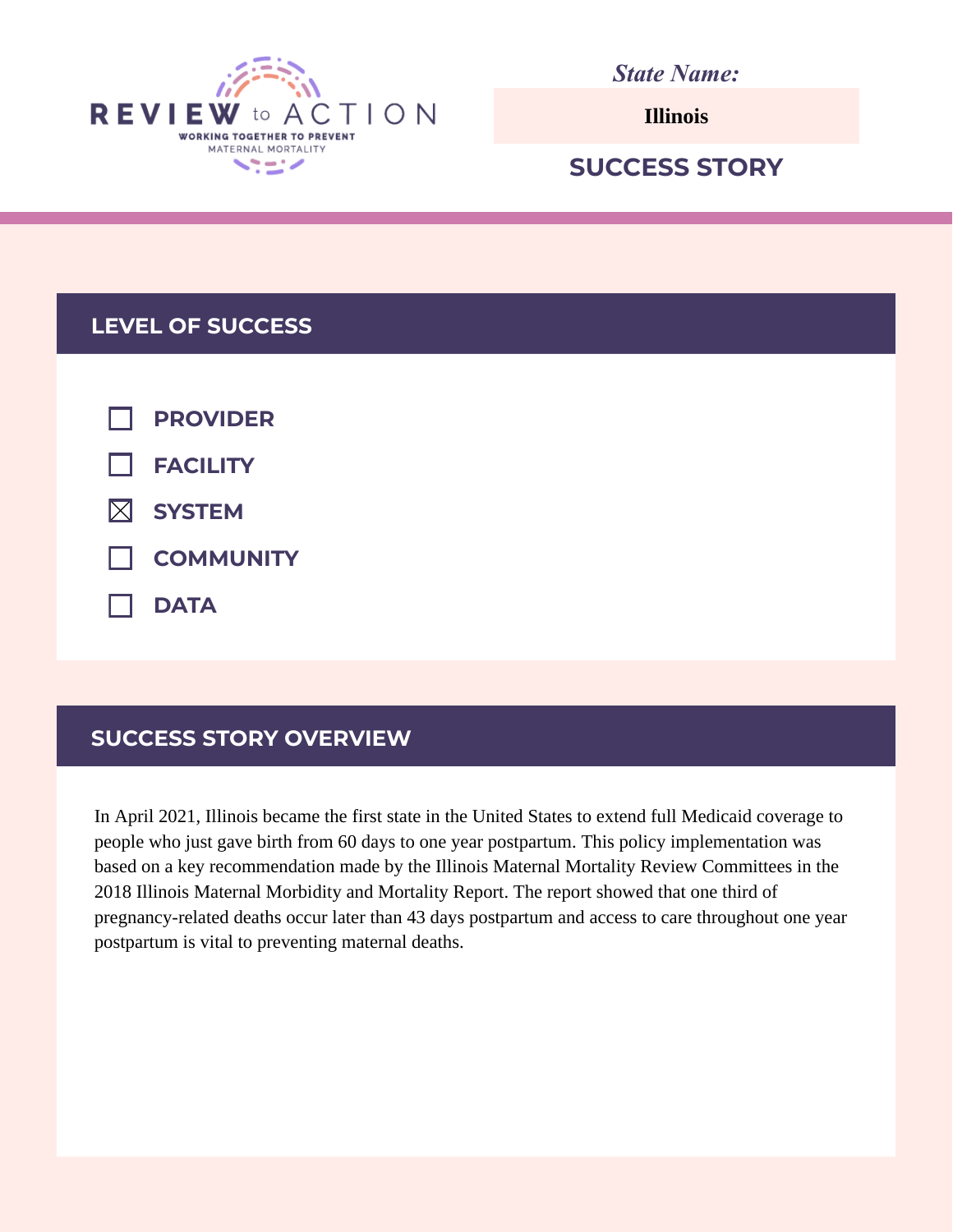## *State Name:*

**Illinois**

#### **THE CHALLENGE**

Women in Illinois with Medicaid during pregnancy lost healthcare coverage at 60 days postpartum. The statewide review of 2015 maternal deaths showed a pattern of women being unable to access necessary care for chronic disease conditions and other necessary treatment during the late postpartum period. This lack of access to healthcare coverage affected a new mother's ability to consistently receive quality care during the period of increasing vulnerability one year postpartum. The inability to access healthcare coverage through one year postpartum was a critical factor which directly led to the opportunity for change in the extension of Medicaid coverage.

**REVIEW** 

WORKING TOGETHER TO RREVEN

ACTION

#### **THE SOLUTION**

The 2018 Illinois Maternal Mortality and Morbidity Report recommended that "Illinois should expand Medicaid eligibility for the postpartum period from 60 days to one year after delivery and health insurance plans should cover case management and outreach for postpartum high-risk women for up to one year after delivery." This recommendation was based on reviewed deaths from 2015 and prioritized as the top recommendation for this report. The recommendation was based on data showing that over one third of pregnancy- related deaths and over one half of pregnancy- associated deaths were 43-364 days postpartum. The MMRC's found that access to care and need for care coordination during the full year postpartum were critical factors in being able to prevent future maternal deaths.